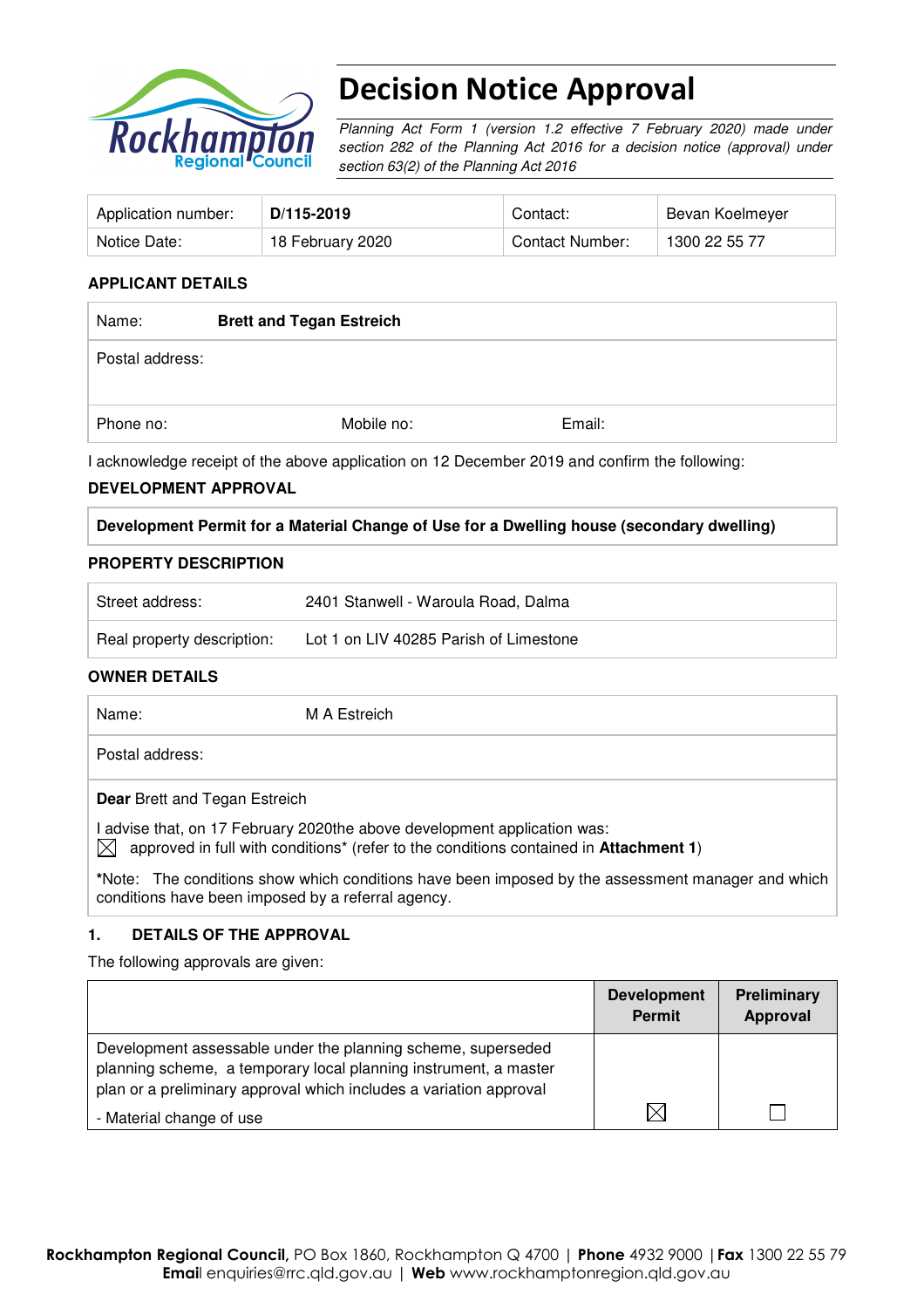## **2. CONDITIONS**

This approval is subject to the conditions in Attachment 1.

#### **3. FURTHER DEVELOPMENT PERMITS REQUIRED**

Please be advised that the following development permits are required to be obtained before the development can be carried out:

| Type of development permit required | Subject of the required development permit |
|-------------------------------------|--------------------------------------------|
| Building Works                      |                                            |
| Plumbing and Drainage Works         |                                            |

## **4. REFERRAL AGENCIES**

The following Referral Agencies were activated by this application.

| For an application involving                                                                                                                                                                                                                                                                                                                                                                                                                                                                                                                      | Name of<br>agency                                                                                                | Role of<br><b>Agency</b> | <b>Contact Details</b>                                                                                                |
|---------------------------------------------------------------------------------------------------------------------------------------------------------------------------------------------------------------------------------------------------------------------------------------------------------------------------------------------------------------------------------------------------------------------------------------------------------------------------------------------------------------------------------------------------|------------------------------------------------------------------------------------------------------------------|--------------------------|-----------------------------------------------------------------------------------------------------------------------|
| <b>INFRASTRUCTURE-RELATED REFERRALS (Electricity Infrastructure)</b>                                                                                                                                                                                                                                                                                                                                                                                                                                                                              |                                                                                                                  |                          |                                                                                                                       |
| Schedule 10, Part 9, Division 2, Table 2 – Material change of use of premises near a substation site or<br>subject to an easement                                                                                                                                                                                                                                                                                                                                                                                                                 |                                                                                                                  |                          |                                                                                                                       |
| Development application for a material<br>change of use that is assessable<br>development under a local categorising<br>instrument and does not relate to<br>reconfiguring a lot, if-<br>(a) all or part of the premises are within 100m<br>of a substation site; or<br>(b) both of the following apply-<br>(i) all or part of the premises are subject to an<br>easement for the benefit of a distribution<br>entity, or transmission entity, under the<br>Electricity Act;<br>(ii) the easement is for a transmission grid or<br>supply network | The chief<br>executive of<br>the distribution<br>entity or<br>transmission<br>entity:<br>Powerlink<br>Queensland | Advice                   | Postal:<br>Powerlink (Property<br>Services)<br>PO Box 1193<br>Virginia Qld<br>Email:<br>Property@powerlink.<br>com.au |

#### **5. THE APPROVED PLANS**

**The approved development must be completed and maintained generally in accordance with the approved drawings and documents:** 

| <b>Drawing/report title</b>         | <b>Prepared by</b>                        | <b>Date</b>      | <b>Reference</b><br>number | <b>Revision</b>          |
|-------------------------------------|-------------------------------------------|------------------|----------------------------|--------------------------|
| Site Plan                           | Adam Gosztyla<br><b>Building Designer</b> | 29 November 2019 | Sheet 1 of 5               | $\blacksquare$           |
| <b>Existing Floor Plan</b>          | Adam Gosztyla<br><b>Building Designer</b> | 29 November 2019 | Sheet 2 of 5               | $\overline{\phantom{a}}$ |
| <b>Front and Rear</b><br>Elevations | Adam Gosztyla<br><b>Building Designer</b> | 29 November 2019 | Sheet 3 of 5               | $\blacksquare$           |
| Left and Right<br>Elevations        | Adam Gosztyla<br><b>Building Designer</b> | 29 November 2019 | Sheet 4 of 5               | $\overline{\phantom{a}}$ |
| <b>Perspective Views</b>            | Adam Gosztyla                             | 29 November 2019 | Sheet 5 of 5               |                          |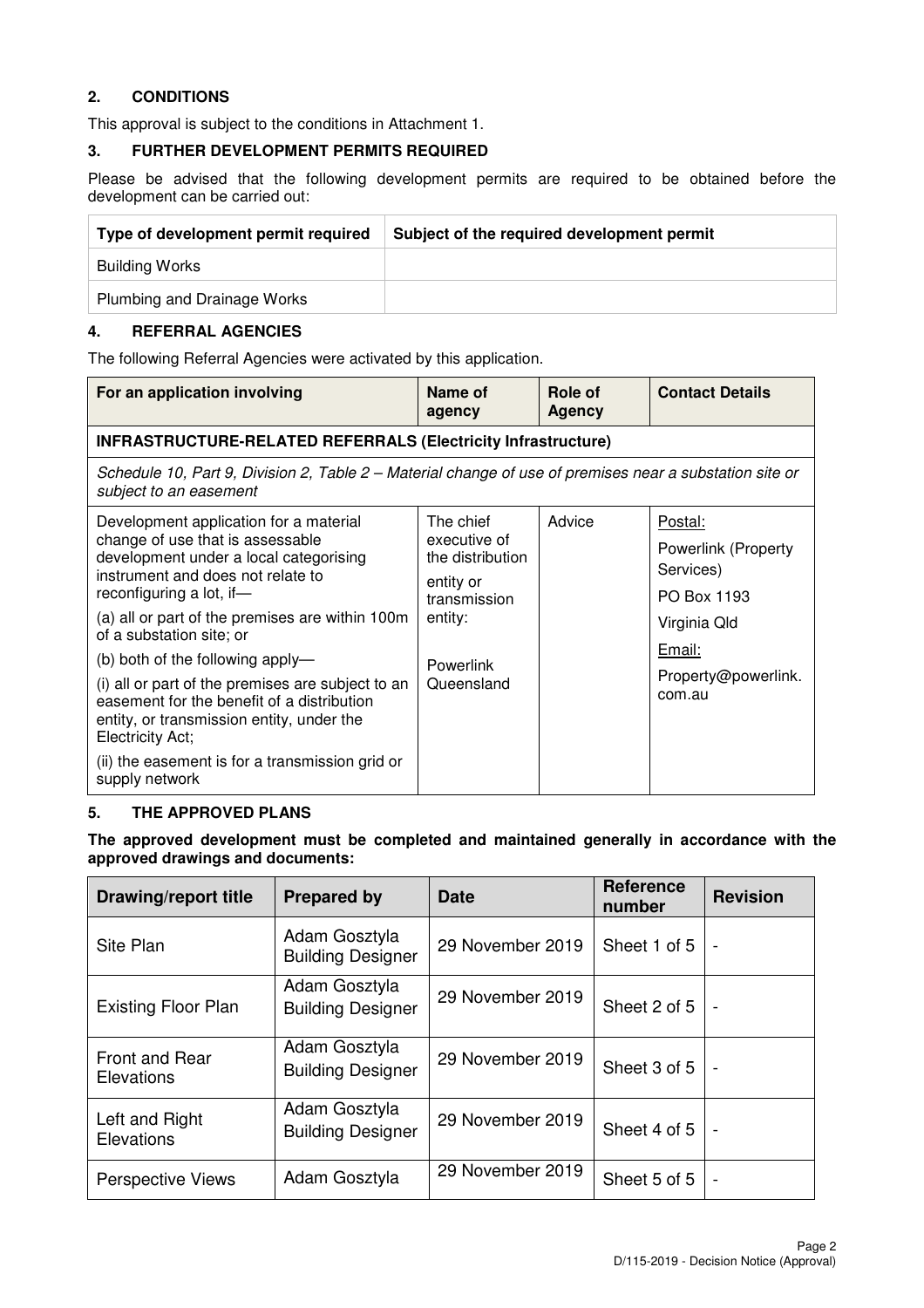| <b>Building Designer</b> |  |  |
|--------------------------|--|--|
|                          |  |  |

# **6. CURRENCY PERIOD FOR THE APPROVAL (s.85 of the Planning Act)**

The standard currency periods stated in section 85 of Planning Act 2016 apply to each aspect of development in this approval, if not stated in the conditions of approval attached.

# **7. STATEMENT OF REASONS**

| <b>Description of</b><br>the development           | (secondary dwelling)                                                                                                                                                                                                                                                                                                                                            | The proposed development is for a Material Change of Use for a Dwelling House                                                                                                                                                                                                                                                                                                                                                                                       |  |  |
|----------------------------------------------------|-----------------------------------------------------------------------------------------------------------------------------------------------------------------------------------------------------------------------------------------------------------------------------------------------------------------------------------------------------------------|---------------------------------------------------------------------------------------------------------------------------------------------------------------------------------------------------------------------------------------------------------------------------------------------------------------------------------------------------------------------------------------------------------------------------------------------------------------------|--|--|
| <b>Reasons for</b><br><b>Decision</b>              | The ability for neighbouring land to establish an Extractive Industry or<br>a)<br>Intensive Animal Industry, is not anticipated to be detrimentally affected<br>because of the development;                                                                                                                                                                     |                                                                                                                                                                                                                                                                                                                                                                                                                                                                     |  |  |
|                                                    | Assessment of the development against the relevant zone purpose, planning<br>b)<br>scheme codes and planning scheme policies demonstrates that the<br>proposed development will not cause significant adverse impacts on the<br>surrounding natural environment, built environment and infrastructure,<br>community facilities, or local character and amenity; |                                                                                                                                                                                                                                                                                                                                                                                                                                                                     |  |  |
|                                                    | C)                                                                                                                                                                                                                                                                                                                                                              | The proposed development does not compromise the relevant State<br>Planning Policy; and                                                                                                                                                                                                                                                                                                                                                                             |  |  |
|                                                    | d)                                                                                                                                                                                                                                                                                                                                                              | On balance, the application should be approved because the circumstances<br>favour Council exercising its discretion to approve the application even<br>though the development does not comply with an aspect of the assessment<br>benchmarks.                                                                                                                                                                                                                      |  |  |
| Assessment<br><b>Benchmarks</b>                    | benchmarks:                                                                                                                                                                                                                                                                                                                                                     | The proposed development was assessed against the following assessment                                                                                                                                                                                                                                                                                                                                                                                              |  |  |
|                                                    | ٠                                                                                                                                                                                                                                                                                                                                                               | Rural Zone Code;                                                                                                                                                                                                                                                                                                                                                                                                                                                    |  |  |
|                                                    | Access, Parking and Transport Code;                                                                                                                                                                                                                                                                                                                             |                                                                                                                                                                                                                                                                                                                                                                                                                                                                     |  |  |
|                                                    | ٠                                                                                                                                                                                                                                                                                                                                                               | Filling and Excavation Code;                                                                                                                                                                                                                                                                                                                                                                                                                                        |  |  |
|                                                    |                                                                                                                                                                                                                                                                                                                                                                 | Landscape Code;                                                                                                                                                                                                                                                                                                                                                                                                                                                     |  |  |
|                                                    | ٠                                                                                                                                                                                                                                                                                                                                                               | Reconfiguring a Lot Code;                                                                                                                                                                                                                                                                                                                                                                                                                                           |  |  |
|                                                    |                                                                                                                                                                                                                                                                                                                                                                 | Stormwater Management Code;                                                                                                                                                                                                                                                                                                                                                                                                                                         |  |  |
|                                                    | Water and Sewer Code;<br>٠                                                                                                                                                                                                                                                                                                                                      |                                                                                                                                                                                                                                                                                                                                                                                                                                                                     |  |  |
|                                                    | Biodiversity Overlay Code; and                                                                                                                                                                                                                                                                                                                                  |                                                                                                                                                                                                                                                                                                                                                                                                                                                                     |  |  |
|                                                    | $\bullet$                                                                                                                                                                                                                                                                                                                                                       | Flood Hazard Overlay Code.                                                                                                                                                                                                                                                                                                                                                                                                                                          |  |  |
| <b>Compliance with</b><br>assessment<br>benchmarks | The development was assessed against all of the assessment benchmarks listed<br>above and complies with all of these with the exceptions listed below.                                                                                                                                                                                                          |                                                                                                                                                                                                                                                                                                                                                                                                                                                                     |  |  |
|                                                    | Reasons for the approval despite non-compliance with<br><b>Assessment</b><br><b>Benchmark</b><br>benchmark                                                                                                                                                                                                                                                      |                                                                                                                                                                                                                                                                                                                                                                                                                                                                     |  |  |
|                                                    | <b>Rural Zone</b><br>Code                                                                                                                                                                                                                                                                                                                                       | The development has significant separation distances from<br>neighbouring land to the east and west, and natural environment<br>buffers to the north being Limestone Creek watercourse and<br>native vegetation located adjacent to the aforementioned creek.<br>Therefore, the potential for neighbouring land to establish an<br>Extractive Industry or Intensive Animal Industry, is not anticipated<br>to be detrimentally affected because of the development. |  |  |
| <b>Matters</b><br>prescribed by                    | (i)<br>(ii)                                                                                                                                                                                                                                                                                                                                                     | The State Planning Policy - Part E;<br>The Central Queensland Regional Plan;                                                                                                                                                                                                                                                                                                                                                                                        |  |  |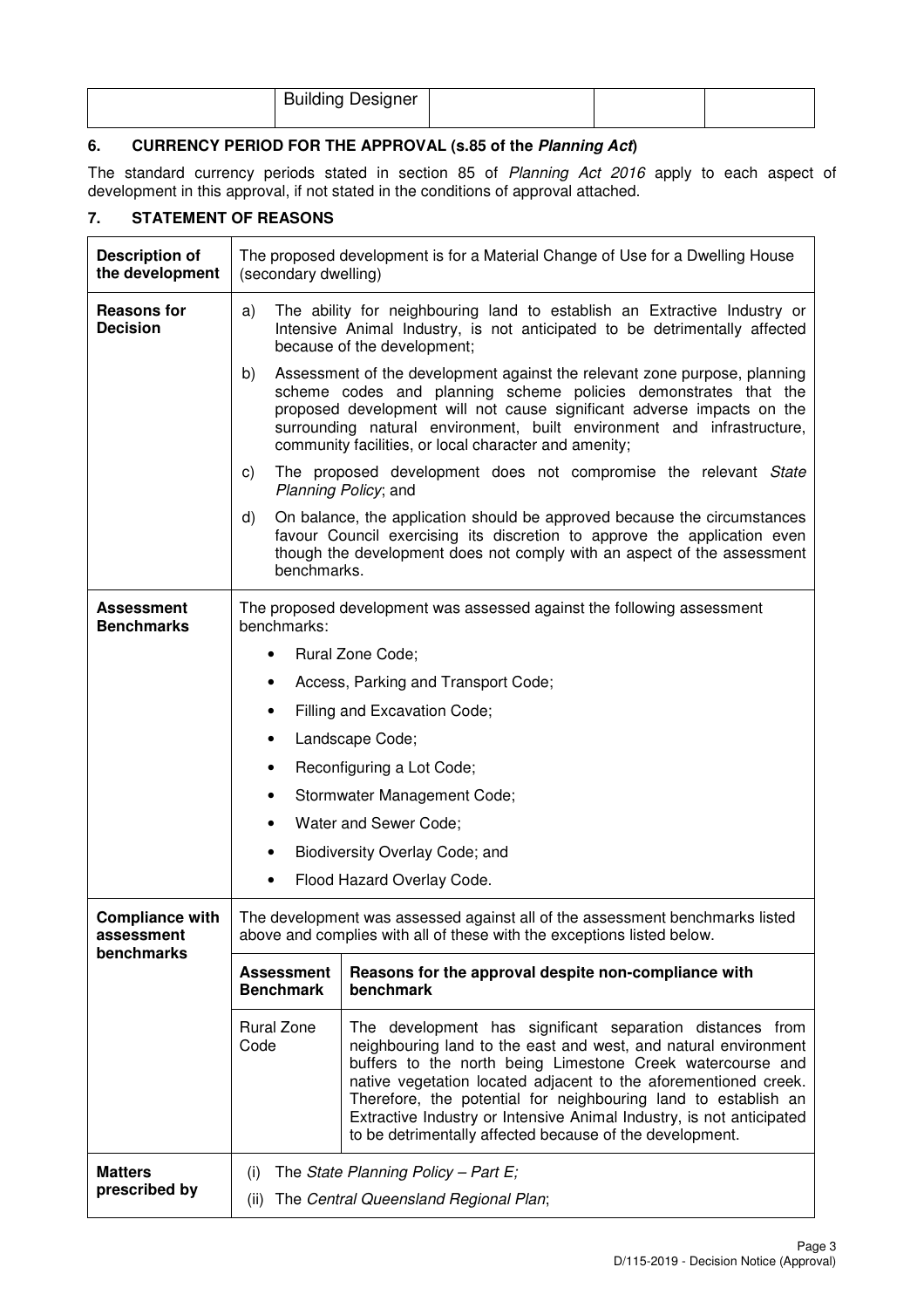| regulation | (iii) The Rockhampton Region Planning Scheme 2015;                           |
|------------|------------------------------------------------------------------------------|
|            | (iv) The common material, being the material submitted with the application. |

# **8. APPEAL RIGHTS**

The rights of an applicant to appeal to a tribunal or the Planning and Environment Court against a decision about a development application are set out in chapter 6, part 1 of the Planning Act 2016. There may also be a right to make an application for a declaration by a tribunal (see chapter 6, part 2 of the Planning Act 2016).

# Appeal by an applicant

An applicant for a development application may appeal to the Planning and Environment Court against the following:

- the refusal of all or part of the development application
- a provision of the development approval
- the decision to give a preliminary approval when a development permit was applied for
- a deemed refusal of the development application.

An applicant may also have a right to appeal to the Development tribunal. For more information, see schedule 1 of the Planning Act 2016.

The timeframes for starting an appeal in the Planning and Environment Court are set out in section 229 of the Planning Act 2016.

**Attachment 2** is an extract from the Planning Act 2016 that sets out the applicant's appeal rights and the appeal rights of a submitter.

## **9. WHEN THE DEVELOPMENT APPROVAL TAKES EFFECT**

This development approval takes effect:

From the time the decision notice is given  $-$  if there is no submitter and the applicant does not appeal the decision to the court.

Or

When the submitter's appeal period ends  $-$  if there is a submitter and the applicant does not appeal the decision to the court.

Or

Subject to the decision of the court, when the appeal is finally decided  $-$  if an appeal is made to the court.

## **10. ASSESSMENT MANAGER**

|--|

## **Attachment 1 – Conditions of the approval**

**Part 1 – Conditions imposed by the assessment manager** [Note: where a condition is imposed about infrastructure under Chapter 4 of the Planning Act 2016, the relevant provision of the Act under which this condition was imposed must be specified.]

## **Attachment 2—Extract on appeal rights**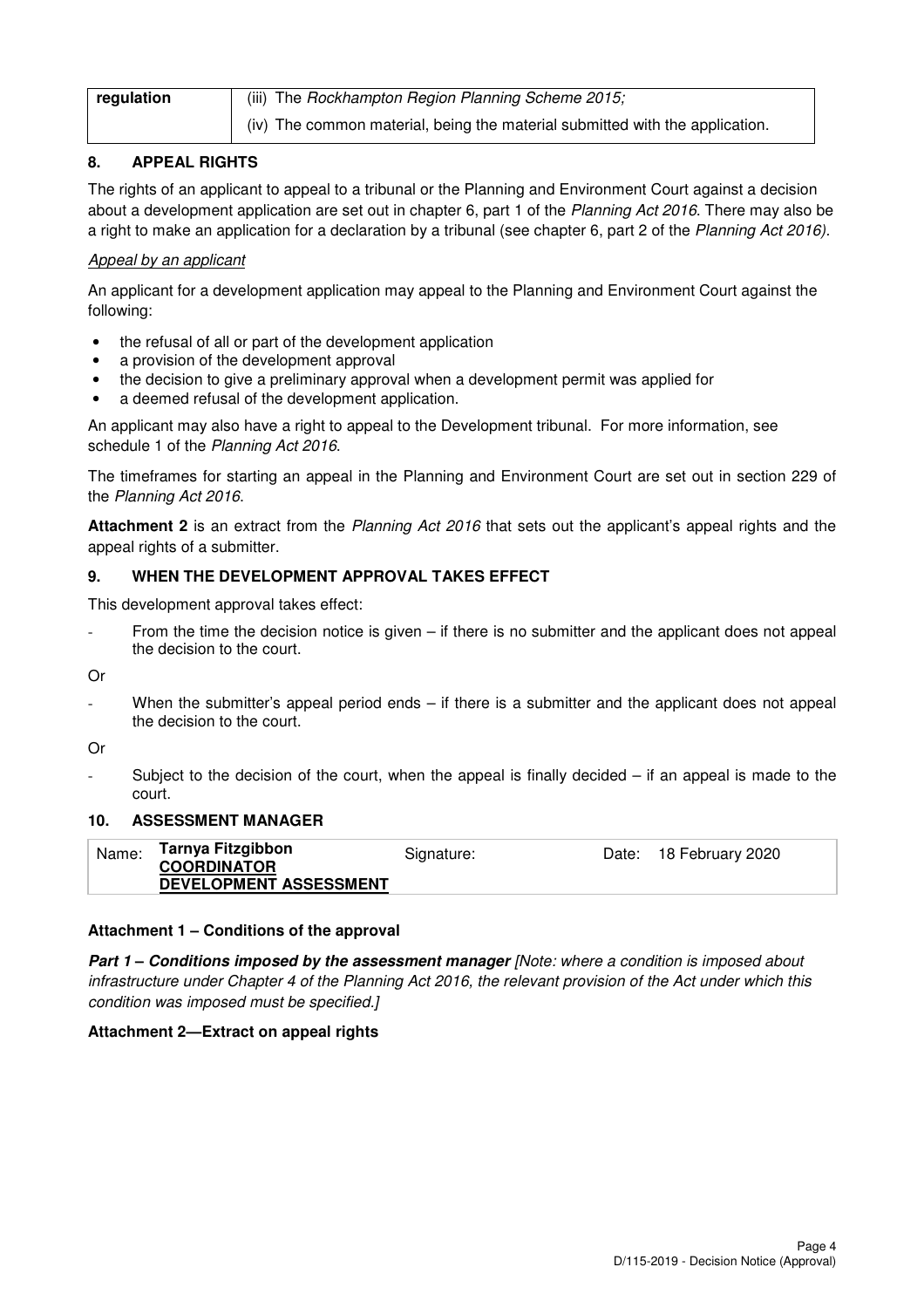

# **Attachment 1 – Part 1 Rockhampton Regional Council Conditions**

Planning Act 2016

- 1.0 ADMINISTRATION
- 1.1 The Developer and their employee, agent, contractor or invitee is responsible for ensuring compliance with the conditions of this development approval.
- 1.2 Where these Conditions refer to "Council" in relation to requiring Council to approve or to be satisfied as to any matter, or conferring on the Council a function, power or discretion, that role may be fulfilled in whole or in part by a delegate appointed for that purpose by the Council.
- 1.3 All conditions, works, or requirements of this development approval must be undertaken and completed:
	- 1.3.1 to Council's satisfaction;
	- 1.3.2 at no cost to Council; and
	- 1.3.3 prior to the commencement of the use.

unless otherwise stated.

- 1.4 The following further Development Permits must be obtained prior to the commencement of any works associated with their purposes:
	- 1.4.1 Plumbing and Drainage Works; and
	- 1.4.2 Building Works.
- 1.5 All Development Permits for Plumbing and Drainage Works must be obtained prior to the issue of a Development Permit for Building Works.
- 1.6 All works must be designed, constructed and maintained in accordance with the relevant Council policies, guidelines and standards, unless otherwise stated.

## 2.0 APPROVED PLANS AND DOCUMENTS

2.1 The approved development must be completed and maintained generally in accordance with the approved plans and documents, except where amended by any condition of this development approval:

| Drawing/report<br>title                    | <b>Prepared by</b>                        | <b>Date</b>      | <b>Reference</b><br>number | <b>Revision</b>          |
|--------------------------------------------|-------------------------------------------|------------------|----------------------------|--------------------------|
| Site Plan                                  | Adam Gosztyla<br><b>Building Designer</b> | 29 November 2019 | Sheet 1 of 5               | $\overline{\phantom{0}}$ |
| <b>Existing Floor</b><br>Plan              | Adam Gosztyla<br><b>Building Designer</b> | 29 November 2019 | Sheet 2 of 5               |                          |
| <b>Front and Rear</b><br><b>Elevations</b> | Adam Gosztyla<br><b>Building Designer</b> | 29 November 2019 | Sheet 3 of 5               | $\overline{a}$           |
| Left and Right<br>Elevations               | Adam Gosztyla<br><b>Building Designer</b> | 29 November 2019 | Sheet 4 of 5               | $\overline{\phantom{0}}$ |
| Perspective<br><b>Views</b>                | Adam Gosztyla<br><b>Building Designer</b> | 29 November 2019 | Sheet 5 of 5               | $\overline{\phantom{0}}$ |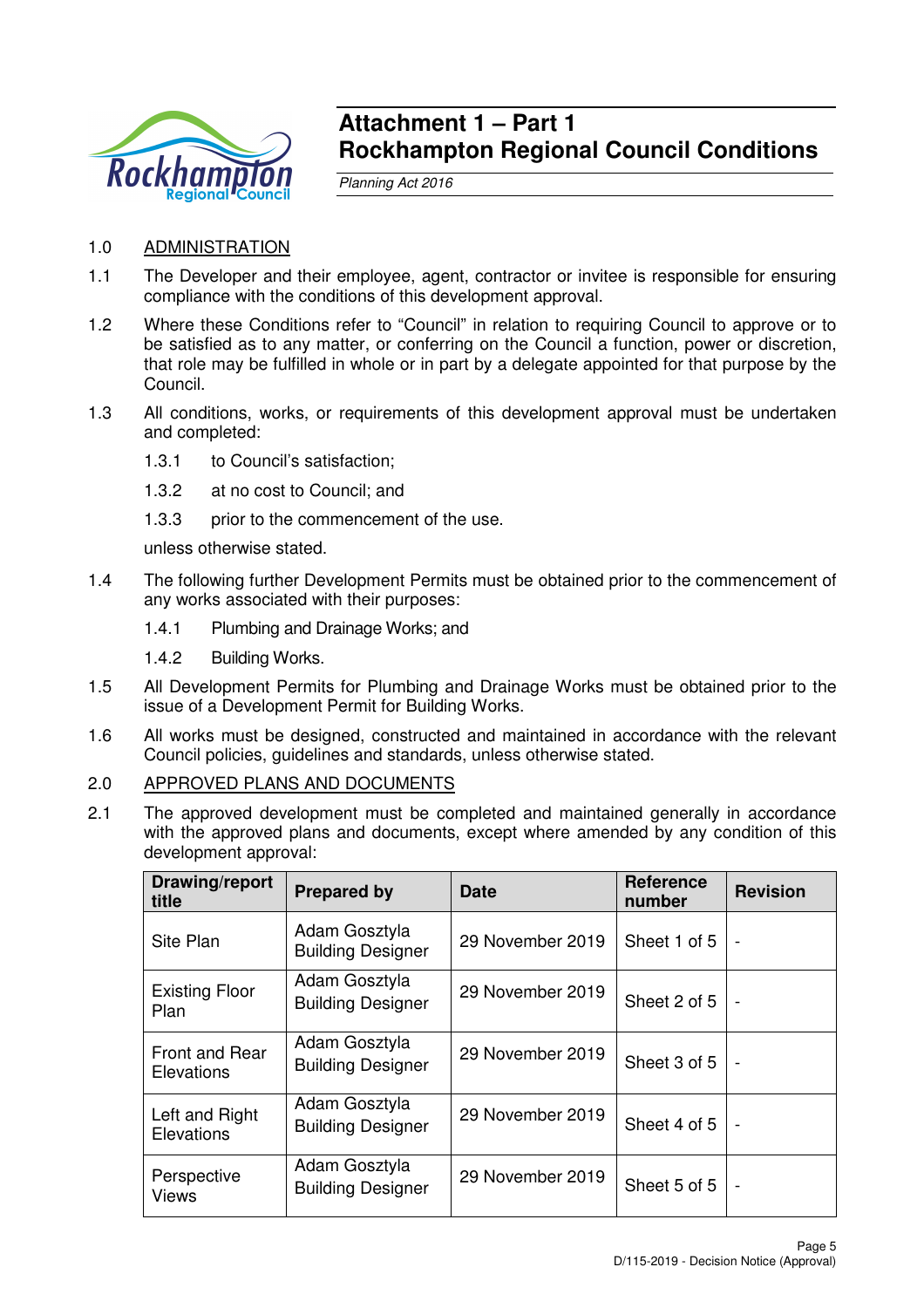- 2.2 Where there is any conflict between the conditions of this development approval and the details shown on the approved plans and documents, the conditions of this development approval must prevail.
- 2.3 Where conditions require the above plans or documents to be amended, the revised document(s) must be submitted for approval by Council prior to the submission of an application for a Development Permit for Building Works.

# 3.0 ACCESS WORKS

3.1 The Dwelling House (secondary dwelling) must utilise the site's existing access to Stanwell-Waroula Road, in accordance with the approved plans (refer to condition 2.1).

# 4.0 PLUMBING AND DRAINAGE WORKS

- 4.1 All internal plumbing and drainage works must be designed and constructed in accordance with the approved plans (refer to condition 2.1), Capricorn Municipal Development Guidelines, Water Supply (Safety and Reliability) Act 2008, Plumbing and Drainage Act 2018, Council's Plumbing and Drainage Policies and the provisions of a Development Permit for Plumbing and Drainage Works.
- 4.2 The existing on-site sewerage treatment and disposal system for the Dwelling House must be replaced or upgraded to also be utilised by the subject development.
- 4.3 Internal Plumbing and Sanitary Drainage of existing buildings must be contained within the lot it serves and outside of any easement.
- 4.4 Adequate domestic and fire-fighting protection must be provided to the development, and must be certified by a hydraulic engineer or other suitably qualified person.
- 4.5 Alteration, disconnection or relocation of internal plumbing and sanitary drainage works associated with the existing buildings and structures, must be in accordance with regulated work under the Plumbing and Drainage Act 2018 and Council's Plumbing and Drainage Policies.
- 4.6 All sanitary drainage works must comply with Australian Plumbing and Drainage Standard AS3500 Part 2 section 3 and 4 for flood affected areas.
- 4.7 On-site sewerage treatment and disposal must be provided in accordance with the Queensland Plumbing and Wastewater Code and Council's Plumbing and Drainage Policies. The existing on-site sewerage treatment and disposal system must be removed, replaced or upgraded to accommodate the subject dwelling. There must not be more than one (1) on-site sewerage treatment and disposal system on the subject lot.
- 4.8 Buildings and structures must not be located within the on-site sewerage treatment and disposal area or conflict with the separation distances, in accordance with the *Queensland* Plumbing and Wastewater Code.

## 5.0 ROOF AND ALLOTMENT DRAINAGE WORKS

5.1 All roof and allotment runoff from the development must be directed to a lawful point of discharge and must not restrict, impair or change the natural flow of runoff water or cause a nuisance to surrounding land or infrastructure.

## 6.0 BUILDING WORKS

- 6.1 Any lighting devices associated with the development, such as sensory lighting, must be positioned on the development site and shielded so as not to cause glare or other nuisance to nearby residents and motorists. Night lighting must be designed, constructed and operated in accordance with Australian Standard AS4282 "Control of the obtrusive effects of outdoor lighting".
- 6.2 The height of new buildings and structures must not exceed two (2) storeys and ten (10) metres above ground level.

# 7.0 ELECTRICITY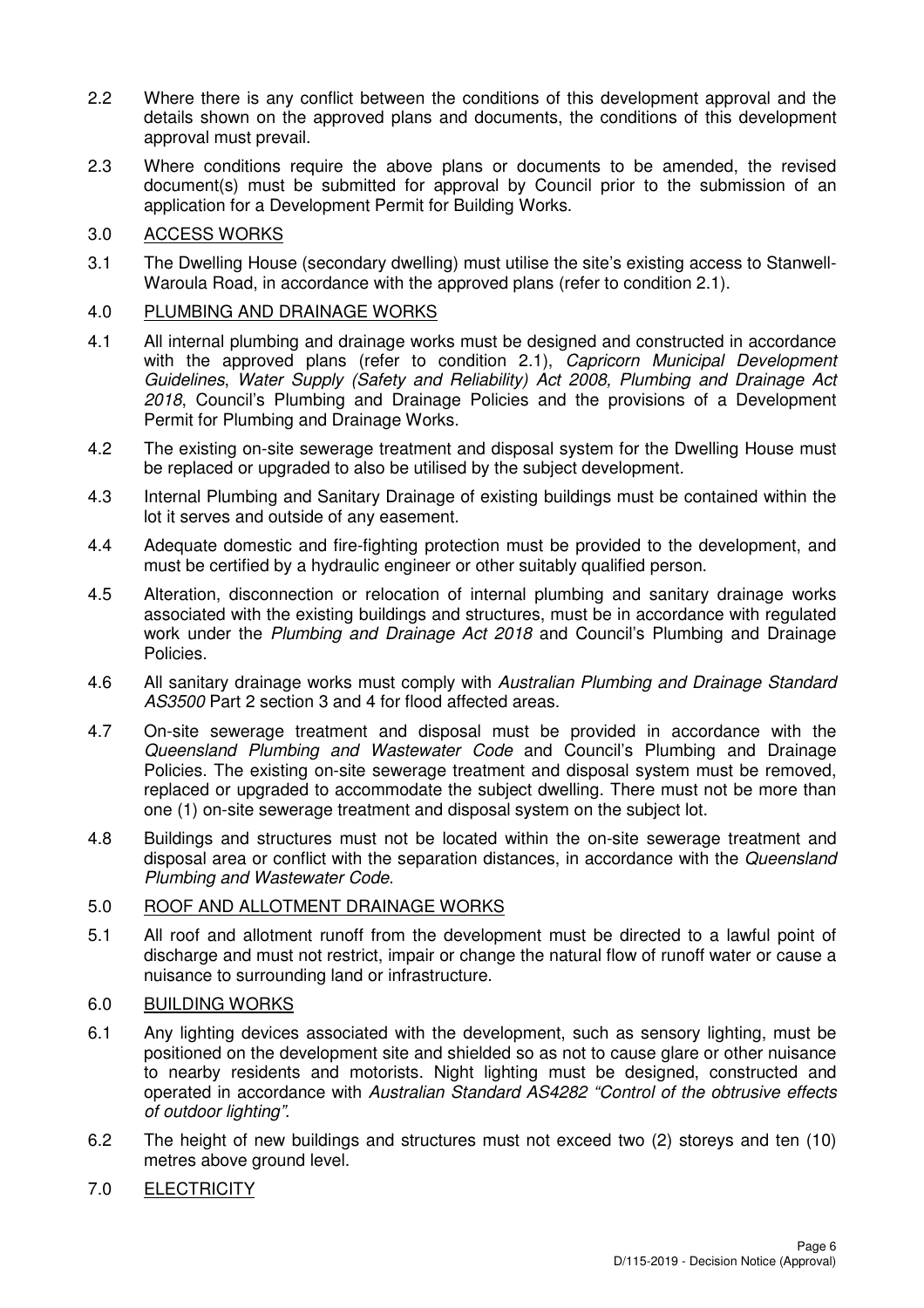7.1 Electricity services must be provided to the development in accordance with the standards and requirements of the relevant service provider.

# 8.0 TELECOMMUNICATIONS

8.1 Telecommunications services must be provided to the development in accordance with the standards and requirements of the relevant service provider.

#### 9.0 ASSET MANAGEMENT

9.1 Any alteration necessary to electricity, telephone, water mains, sewerage mains, and/or public utility installations resulting from the development or in connection with the development, must be undertaken and completed at no cost to Council.

# 10.0 OPERATING PROCEDURES

10.1 All construction materials, waste, waste skips, machinery and contractors' vehicles must be located and stored or parked within the development site. Storage of materials or parking of construction machinery or contractors' vehicles must not occur within Stanwell-Waroula Road.

## ADVISORY NOTES

## NOTE 1. Aboriginal Cultural Heritage

It is advised that under section 23 of the Aboriginal Cultural Heritage Act 2003, a person who carries out an activity must take all reasonable and practicable measures to ensure the activity does not harm Aboriginal cultural heritage (the "cultural heritage duty of care"). Maximum penalties for breaching the duty of care are listed in the Aboriginal cultural heritage legislation. The information on Aboriginal cultural heritage is available on the Department of Aboriginal and Torres Strait Islander Partnerships website: www.datsip.qld.gov.au.

#### NOTE 2. Asbestos Removal

Any demolition and/or removal works involving asbestos materials must be undertaken in accordance with the requirements of the Work Health and Safety Act 2011 and Public Health Act 2005.

#### NOTE 3. General Environmental Duty

General environmental duty under the *Environmental Protection Act 1994* prohibits unlawful environmental nuisance caused by noise, aerosols, particles, dust, ash, fumes, light, odour or smoke beyond the boundaries of the development site during all stages of the development including earthworks, construction and operation.

#### NOTE 4. General Safety Of Public During Construction

The Work Health and Safety Act 2011 and Manual of Uniform Traffic Control Devices must be complied with in carrying out any construction works, and to ensure safe traffic control and safe public access in respect of works being constructed on a road.

# NOTE 5. Infrastructure Charges Notice

Council has resolved not to issue an Infrastructure Charges Notice for this development because the new infrastructure charges arising from the development are less than or equal to the credits applicable for the new development.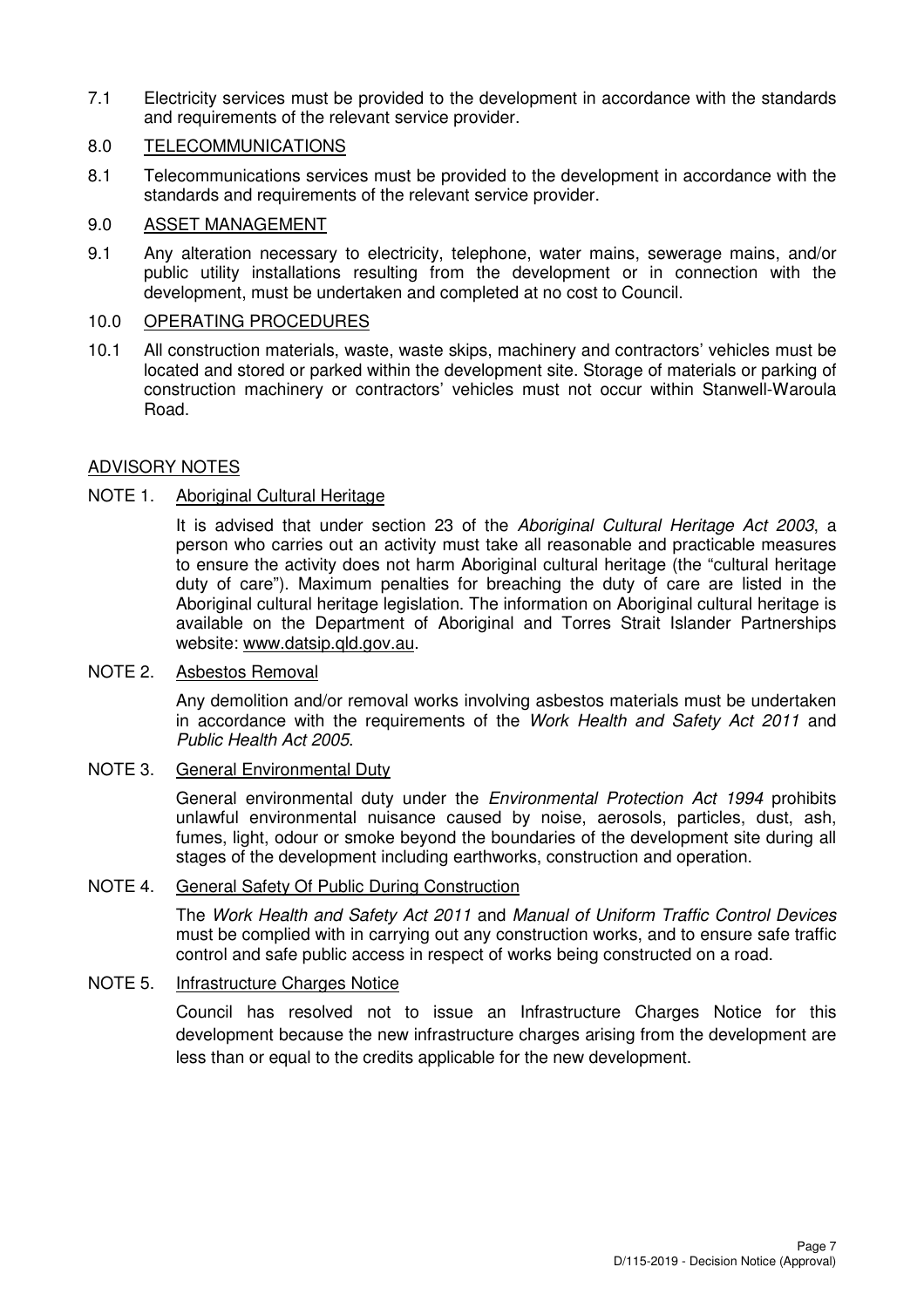

# **Attachment 2 - Appeal Rights**

PLANNING ACT 2016

The following is an extract from the Planning Act 2016 (Chapter 6)

#### **Appeal rights**

#### **229 Appeals to tribunal or P&E Court**

- (1) Schedule 1 states—
	- (a) matters that may be appealed to— (i) either a tribunal or the P&E Court; or (ii) only a tribunal; or
	- (iii) only the P&E Court; and (b) the person—
		- (i) who may appeal a matter (the **appellant**); and (ii) who is a respondent in an appeal of the matter; and (iii) who is a co-respondent in an appeal of the matter; and
		- (iv) who may elect to be a co-respondent in an appeal of the matter.
- (2) An appellant may start an appeal within the appeal period.
- (3) The **appeal period** is—
	- (a) for an appeal by a building advisory agency—10 business days after a decision notice for the decision is given to the agency or
	- (b) for an appeal against a deemed refusal—at any time after the deemed refusal happens; or
	- (c) for an appeal against a decision of the Minister, under chapter 7, part 4, to register premises or to renew the registration of premises—20 business days after a notice is published under section 269(3)(a) or (4); or
	- (d) for an appeal against an infrastructure charges notice— 20 business days after the infrastructure charges notice is given to the person; or
	- (e) for an appeal about a deemed approval of a development application for which a decision notice has not been given—30 business days after the applicant gives the deemed approval notice to the assessment manager; or
	- (f) for any other appeal—20 business days after a notice of the decision for the matter, including an enforcement notice, is given to the person.

#### Note—

See the P&E Court Act for the court's power to extend the appeal period.

- (4) Each respondent and co-respondent for an appeal may be heard in the appeal.
- (5) If an appeal is only about a referral agency's response, the assessment manager may apply to the tribunal or P&E Court to withdraw from the appeal.
- (6) To remove any doubt, it is declared that an appeal against an infrastructure charges notice must not be about—
	- (a) the adopted charge itself; or
	- (b) for a decision about an offset or refund—
		- (i) the establishment cost of trunk infrastructure identified in a LGIP; or
		- (ii) the cost of infrastructure decided using the method
	- included in the local government's charges resolution.

#### **230 Notice of appeal**

- (1) An appellant starts an appeal by lodging, with the registrar of the tribunal or P&E Court, a notice of appeal that—
	- (a) is in the approved form; and
	- (b) succinctly states the grounds of the appeal.
- (2) The notice of appeal must be accompanied by the required fee.
- (3) The appellant or, for an appeal to a tribunal, the registrar must, within the service period, give a copy of the notice of appeal to—
- (a) the respondent for the appeal; and
- (b) each co-respondent for the appeal; and
- (c) for an appeal about a development application under schedule 1, table 1, item 1—each principal submitter for the development application; and
- (d) for an appeal about a change application under schedule 1, table 1, item 2—each principal submitter for the change application; and
- (e) each person who may elect to become a co-respondent for the appeal, other than an eligible submitter who is not a principal submitter in an appeal under paragraph  $(c)$  or  $(d)$ ; and
- (f) for an appeal to the P&E Court—the chief executive; and
- (g) for an appeal to a tribunal under another Act—any other person who the registrar considers appropriate.
- (4) The **service period** is—
	- (a) if a submitter or advice agency started the appeal in the P&E Court-2 business days after the appeal is started; or
	- (b) otherwise—10 business days after the appeal is started.
- (5) A notice of appeal given to a person who may elect to be a co-respondent must state the effect of subsection
- (6) A person elects to be a co-respondent by filing a notice of election, in the approved form, within 10 business days after the notice of appeal is given to the person*.*
- **231 Other appeals**
- (1) Subject to this chapter, schedule 1 and the P&E Court Act, unless the Supreme Court decides a decision or other matter under this Act is affected by jurisdictional error, the decision or matter is non-appealable.
- (2) The Judicial Review Act 1991, part 5 applies to the decision or matter to the extent it is affected by jurisdictional error.
- (3) A person who, but for subsection (1) could have made an application under the Judicial Review Act 1991 in relation to the decision or matter, may apply under part 4 of that Act for a statement of reasons in relation to the decision or matter.
- (4) In this section— **decision** includes—
	- (a) conduct engaged in for the purpose of making a decision; and
	- (b) other conduct that relates to the making of a decision; and
	- (c) the making of a decision or the failure to make a decision; and
	- (d) a purported decision; and
	- (e) a deemed refusal.

**non-appealable**, for a decision or matter, means the decision or matter—

- (a) is final and conclusive; and
- (b) may not be challenged, appealed against, reviewed, quashed, set aside or called into question in any other way under the Judicial Review Act 1991 or otherwise, whether by the Supreme Court, another court, a tribunal or another entity; and
- (c) is not subject to any declaratory, injunctive or other order of the Supreme Court, another court, a tribunal or another entity on any ground.

#### **232 Rules of the P&E Court**

- (1) A person who is appealing to the P&E Court must comply with the rules of the court that apply to the appeal.
- (2) However, the P&E Court may hear and decide an appeal even if the person has not complied with rules of the P&E Court.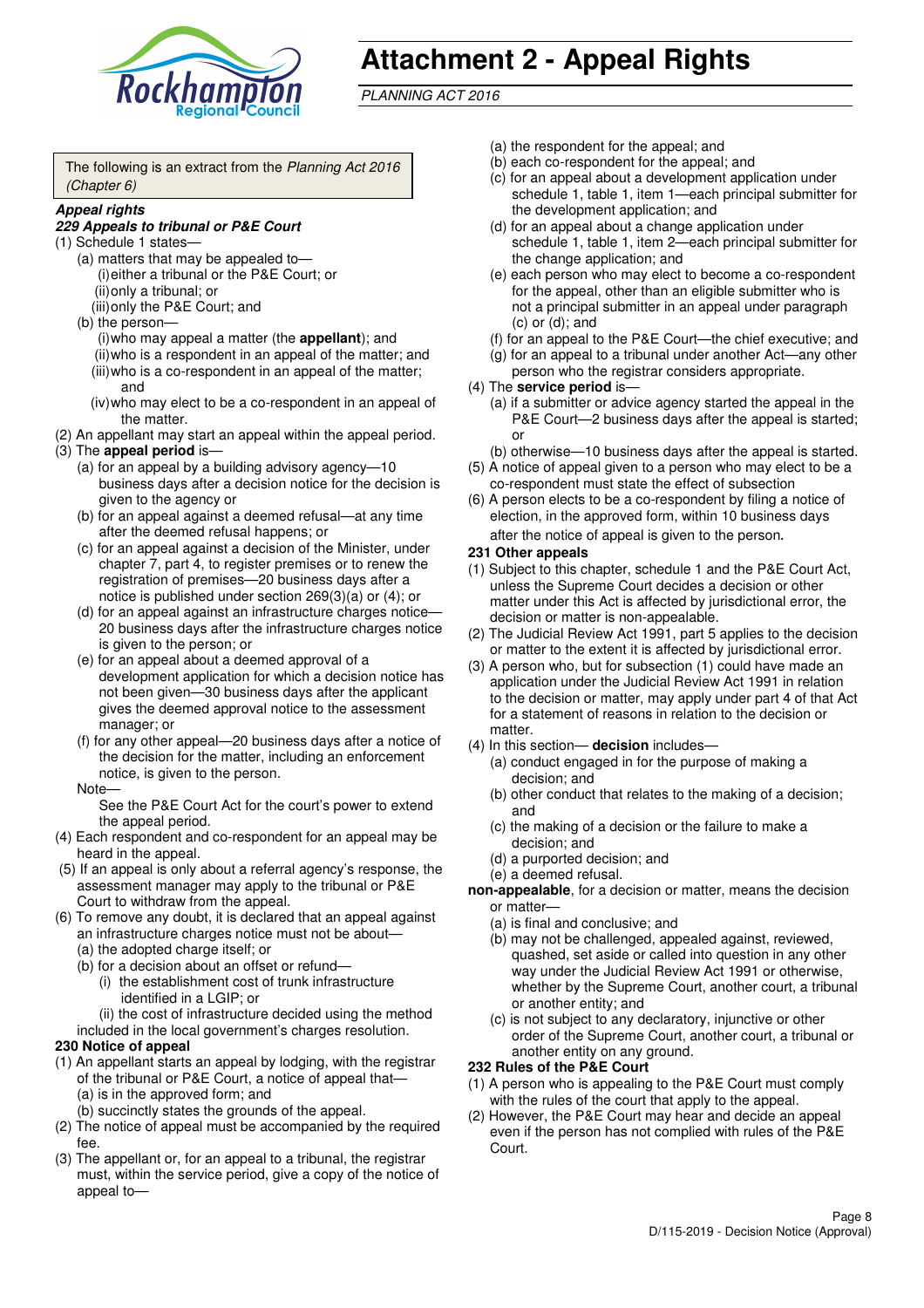

# **Appeal Rights**

PLANNING ACT 2016

# **Schedule 1**

#### **Appeals section 229 1 Appeal rights and parties to appeals**

- (1) Table 1 states the matters that may be appealed to—(a) the P&E court; or (b) a tribunal.
- (2) However, table 1 applies to a tribunal only if the matter involves—
	- (a) the refusal, or deemed refusal of a development application, for—
	- (i) a material change of use for a classified building; or
	- (ii) operational work associated with building work, a retaining wall, or a tennis court; or
	- (b) a provision of a development approval for—
	- (i) a material change of use for a classified building; or
- (ii) operational work associated with building work, a retaining wall, or a tennis court; or
	- (c) if a development permit was applied for—the decision to give a preliminary approval for— (i) a material change of use for a classified building; or
	- (ii) operational work associated with building work, a retaining wall, or a tennis court; or
	- (d) a development condition if—
		- (i) the development approval is only for a material change of use that involves the use of a building classified under the Building Code as a class 2 building; and
		- (ii) the building is, or is proposed to be, not more than 3 storeys; and
		- (iii) the proposed development is for not more than 60 sole-occupancy units; or
	- (e) a decision for, or a deemed refusal of, an extension application for a development approval that is only for a material change of use of a classified building; or
	- (f) a decision for, or a deemed refusal of, a change application for a development approval that is only for a material change of use of a classified building; or
	- (g) a matter under this Act, to the extent the matter relates to—
		- (i) the Building Act, other than a matter under that Act that may or must be decided by the Queensland Building and Construction Commission; or
		- (ii) the Plumbing and Drainage Act, part 4 or 5; or
	- (h) a decision to give an enforcement notice in relation to a matter under paragraphs (a) to (g); or
	- (i) a decision to give an infrastructure charges notice; or
	- (j) the refusal, or deemed refusal, of a conversion application; or
	- (k) a matter that, under another Act, may be appealed to the tribunal; or
	- (l) a matter prescribed by regulation.
- (3) Also, table 1 does not apply to a tribunal if the matter

involves—

- (a) for a matter in subsection  $(2)(a)$  to  $(d)$ 
	- (i) a development approval for which the development application required impact assessment; and
	- (ii) a development approval in relation to which the assessment manager received a properly made submission for the development application; or
- (b) a provision of a development approval about the identification or inclusion, under a variation approval, of a matter for the development.
- (4) Table 2 states the matters that may be appealed only to the P&E Court.
- (5) Table 3 states the matters that may be appealed only to the tribunal.
- (6) In each table—
	- (a) column 1 states the appellant in the appeal; and
	- (b) column 2 states the respondent in the appeal; and
	- (c) column 3 states the co-respondent (if any) in the appeal; and
	- (d) column 4 states the co-respondents by election (if any) in the appeal.
- (7) If the chief executive receives a notice of appeal under section 230(3)(f), the chief executive may elect to be a corespondent in the appeal.

| Table 1<br>Appeals to the P&E Court and, for certain matters, to a tribunal                                                                                                                                                                                                                                                                    |                                  |                                         |                                                       |  |  |
|------------------------------------------------------------------------------------------------------------------------------------------------------------------------------------------------------------------------------------------------------------------------------------------------------------------------------------------------|----------------------------------|-----------------------------------------|-------------------------------------------------------|--|--|
| 1. Development applications<br>An appeal may be made against-<br>(a) the refusal of all or part of the development application; or<br>(b) the deemed refusal of the development application; or<br>(c) a provision of the development approval; or<br>(d) if a development permit was applied for-the decision to give a preliminary approval. |                                  |                                         |                                                       |  |  |
| Column 1                                                                                                                                                                                                                                                                                                                                       | Column 2<br>Column 3<br>Column 4 |                                         |                                                       |  |  |
| Appellant                                                                                                                                                                                                                                                                                                                                      | Respondent                       | Co-respondent                           | Co-respondent by election                             |  |  |
| $($ if any $)$<br>$(i$ f any)                                                                                                                                                                                                                                                                                                                  |                                  |                                         |                                                       |  |  |
| The applicant                                                                                                                                                                                                                                                                                                                                  | The assessment<br>manager        | If the appeal is about<br>a concurrence | 1 A concurrence agency that is<br>not a co-respondent |  |  |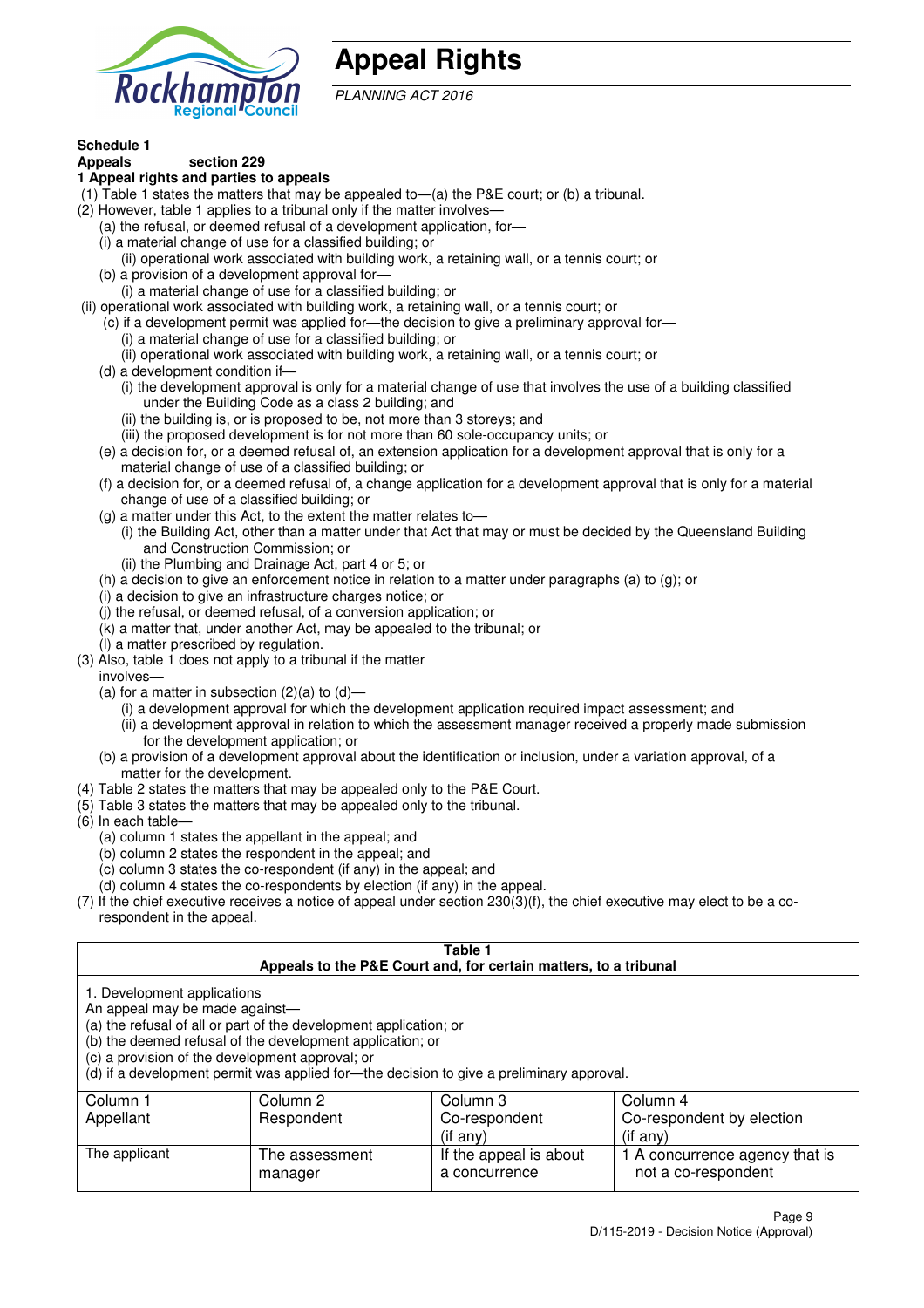| Table 1<br>Appeals to the P&E Court and, for certain matters, to a tribunal                                                                                                                             |                                   |                                                                 |                                                                                                                                                                                                                                                                                                                                                 |  |
|---------------------------------------------------------------------------------------------------------------------------------------------------------------------------------------------------------|-----------------------------------|-----------------------------------------------------------------|-------------------------------------------------------------------------------------------------------------------------------------------------------------------------------------------------------------------------------------------------------------------------------------------------------------------------------------------------|--|
|                                                                                                                                                                                                         |                                   | agency's referral<br>response-the<br>concurrence agency         | 2 If a chosen Assessment<br>manager is the respondent-<br>the prescribed assessment<br>manager<br>3 Any eligible advice agency for<br>the application<br>4 Any eligible submitter for the<br>application                                                                                                                                        |  |
| 2. Change applications<br>An appeal may be made against-<br>(b) a deemed refusal of a change application.                                                                                               |                                   |                                                                 | (a) a responsible entity's decision for a change application, other than a decision made by the P&E court; or                                                                                                                                                                                                                                   |  |
| Column 1<br>Appellant                                                                                                                                                                                   | Column <sub>2</sub><br>Respondent | Column 3<br>Co-respondent<br>$($ if any $)$                     | Column 4<br>Co-respondent by election<br>(if any)                                                                                                                                                                                                                                                                                               |  |
| 1 The applicant<br>2 If the responsible<br>entity is the<br>assessment<br>manager-an<br>affected entity that<br>gave a pre-request<br>notice or response<br>notice                                      | The responsible<br>entity         | If an affected entity<br>starts the appeal-the<br>applicant     | 1 A concurrence agency for the<br>development application<br>2 If a chosen assessment<br>manager is the respondent-<br>the prescribed assessment<br>manager<br>3 A private certifier for the<br>development application<br>4 Any eligible advice agency for<br>the change application<br>5 Any eligible submitter for the<br>change application |  |
| 3. Extension applications<br>An appeal may be made against-<br>(a) the assessment manager's decision about an extension application; or<br>(b) a deemed refusal of an extension application.            |                                   |                                                                 |                                                                                                                                                                                                                                                                                                                                                 |  |
| Column 1<br>Appellant                                                                                                                                                                                   | Column <sub>2</sub><br>Respondent | Column 3<br>Co-respondent<br>(if any)                           | Column $\overline{4}$<br>Co-respondent by election<br>(if any)                                                                                                                                                                                                                                                                                  |  |
| 1 The applicant<br>1<br>2<br>For a matter other<br>than a deemed<br>refusal of an<br>extension<br>application $-$ a<br>concurrence<br>agency, other than<br>the chief executive,<br>for the application | The assessment<br>manager         | If a concurrence<br>agency starts the<br>appeal – the applicant | If a chosen assessment<br>manager is the respondent $-$ the<br>prescribed assessment manager                                                                                                                                                                                                                                                    |  |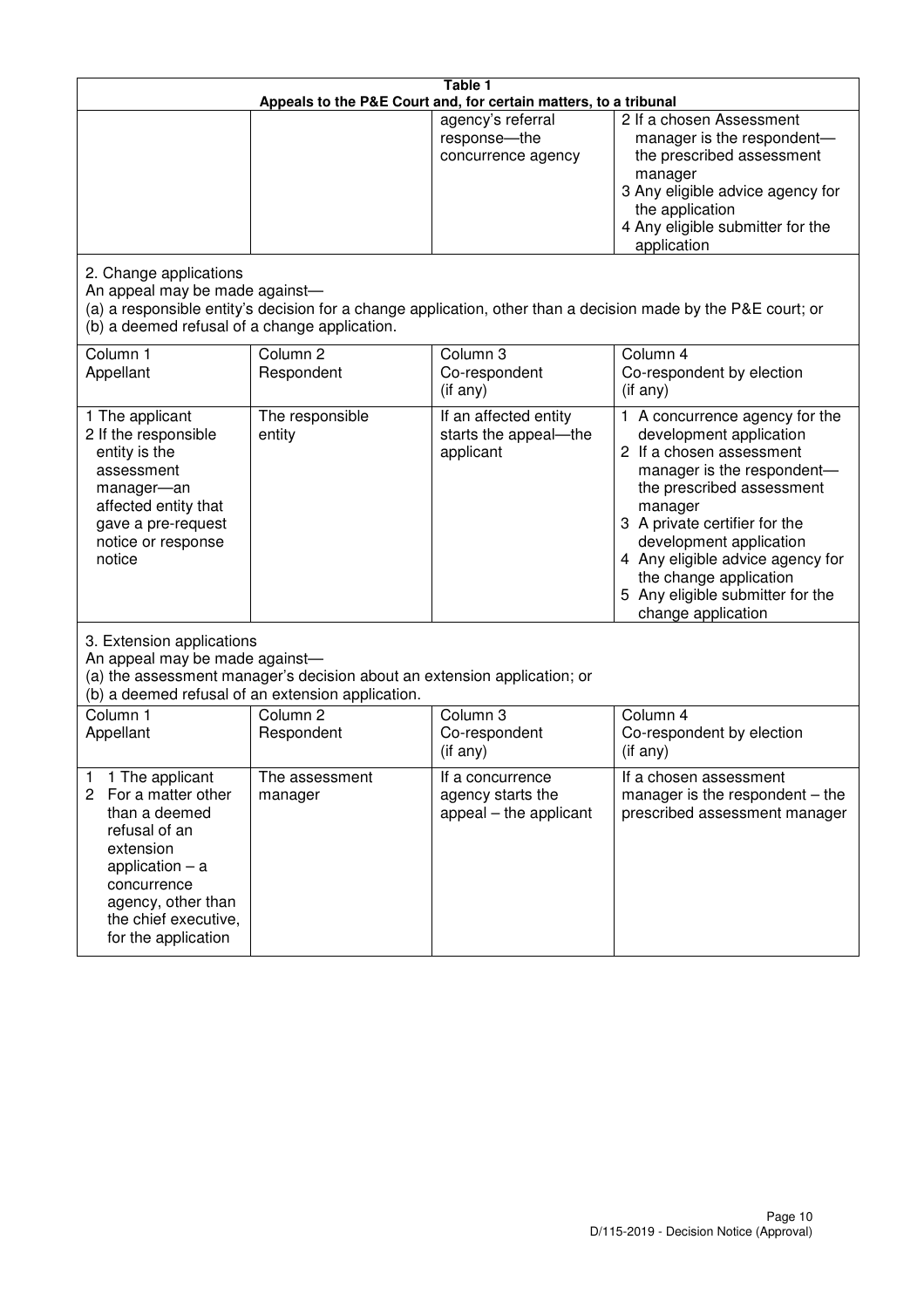#### **Table 1 Appeals to the P&E Court and, for certain matters, to a tribunal**

4. Infrastructure charges notices

- An appeal may be made against an infrastructure charges notice on 1 or more of the following grounds
- a) The notice involved an error relating to
	- (i) The application of the relevant adopted charge; or
- Examples of errors in applying an adopted charge
	- The incorrect application of gross floor area for a non-residential development
	- Applying an incorrect 'use category', under a regulation, to the development
	- (i) The working out of extra demands, for section 120; or
	- (ii) An offset or refund; or
- b) The was no decision about an offset or refund; or
- c) If the infrastructure charges notice states a refund will be given the timing for giving the refund; or
- d) The amount of the charge is so unreasonable that no reasonable relevant local government could have

## imposed the amount.

| Column 1<br>Appellant                                    | Column 2<br>Respondent                                                    | Column 3<br>Co-respondent<br>(if any) | Column 4<br>Co-respondent by election<br>$($ if any $)$ |
|----------------------------------------------------------|---------------------------------------------------------------------------|---------------------------------------|---------------------------------------------------------|
| The person given the<br>Infrastructure charges<br>notice | The local government<br>that gave the<br>infrastructure charges<br>notice |                                       | $\overline{\phantom{0}}$                                |

5. Conversion applications

An appeal may be made against—

(a) the refusal of a conversion application; or

(b) a deemed refusal of a conversion application.

| Column 1<br>Appellant | Column 2<br>Respondent                                                  | Column 3<br>Co-respondent<br>$($ if any $)$ | Column 4<br>Co-respondent by election<br>$($ if any $)$ |
|-----------------------|-------------------------------------------------------------------------|---------------------------------------------|---------------------------------------------------------|
| The applicant         | The local government<br>to which the conversion<br>application was made |                                             |                                                         |

6. Enforcement notices

An appeal may be made against the decision to give an enforcement notice.

| Column 1                                   | Column 2                     | Column 3       | Column 4                                                                                                                                                                   |
|--------------------------------------------|------------------------------|----------------|----------------------------------------------------------------------------------------------------------------------------------------------------------------------------|
| Appellant                                  | Respondent                   | Co-respondent  | Co-respondent by election                                                                                                                                                  |
|                                            |                              | $($ if any $)$ | (if any)                                                                                                                                                                   |
| The person given the<br>enforcement notice | The enforcement<br>authority |                | If the enforcement authority is<br>not the local government for<br>the premises in relation to which<br>the offence is alleged to have<br>happened-the local<br>government |

#### **Table 2 Appeals to the P&E Court only**

1. Appeals from tribunal

An appeal may be made against a decision of a tribunal, other than a decision under

section 252, on the ground of-

(a) an error or mistake in law on the part of the tribunal; or

(b) jurisdictional error.

| Column 1<br>Appellant                             | Column 2<br>Respondent                                    | Column 3<br>Co-respondent<br>$($ if any $)$ | Column 4<br>Co-respondent by election<br>(i f any) |
|---------------------------------------------------|-----------------------------------------------------------|---------------------------------------------|----------------------------------------------------|
| A party to the<br>proceedings for the<br>decision | The other party to the<br>proceedings for the<br>decision | $\overline{\phantom{0}}$                    |                                                    |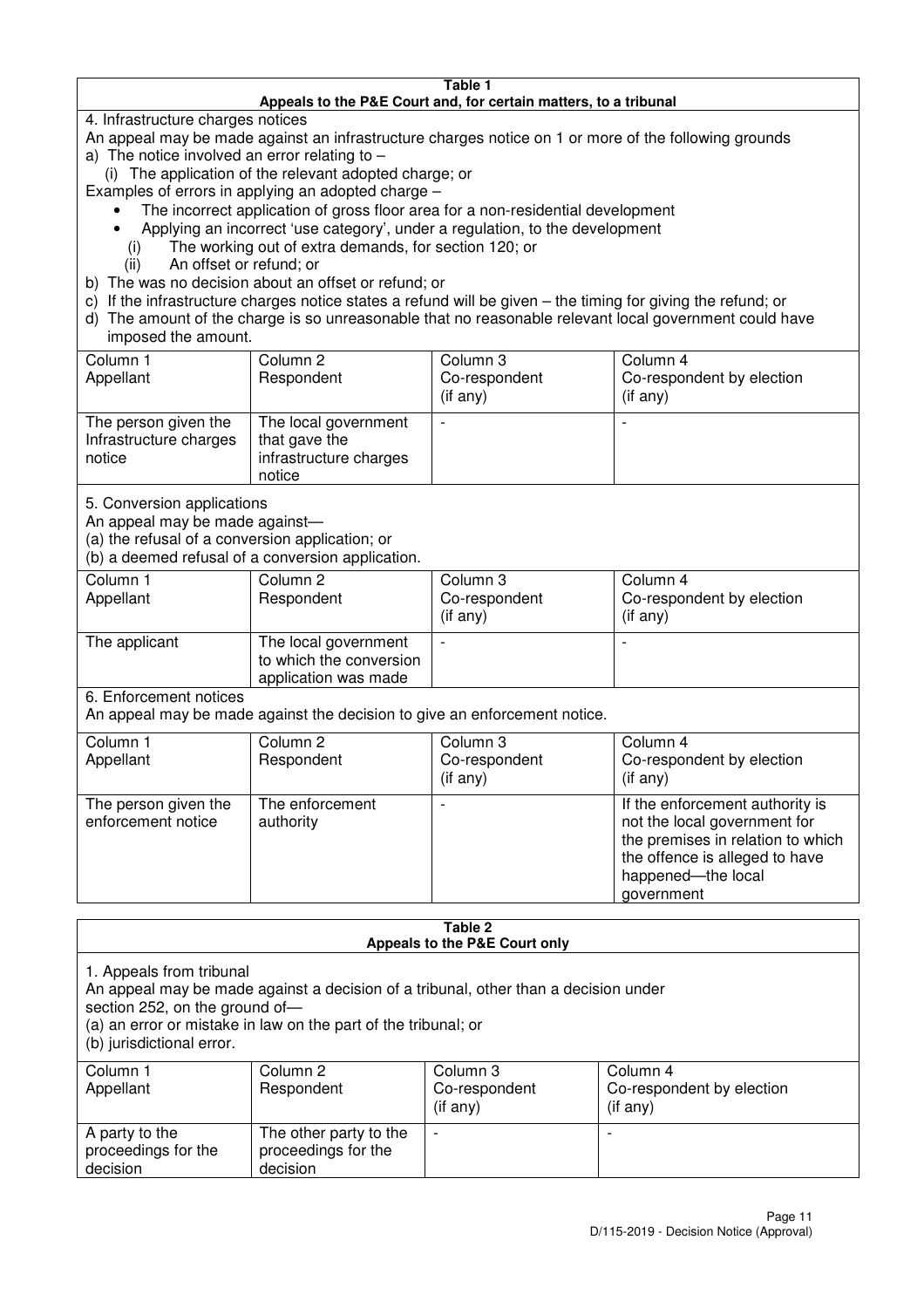#### **Table 2 Appeals to the P&E Court only**

2. Eligible submitter appeals

An appeal may be made against the decision to give a development approval, or an approval for a change application, to the extent that the decision relates to—

(a) any part of the development application for the development approval that required impact assessment; or (b) a variation request.

| Column 1<br>Appellant                                                                                                                                                                                                                                                                                                                                                                                               | Column 2<br>Respondent                                                                                                     | Column 3<br>Co-respondent<br>$($ if any $)$                                                                             | Column 4<br>Co-respondent by election<br>(i f any)   |  |
|---------------------------------------------------------------------------------------------------------------------------------------------------------------------------------------------------------------------------------------------------------------------------------------------------------------------------------------------------------------------------------------------------------------------|----------------------------------------------------------------------------------------------------------------------------|-------------------------------------------------------------------------------------------------------------------------|------------------------------------------------------|--|
| 1 For a development<br>application-an<br>eligible submitter for<br>the development<br>application<br>2 For a change<br>application-an<br>eligible submitter for<br>the change<br>application                                                                                                                                                                                                                        | 1 For a development<br>application-the<br>assessment<br>manager<br>2 For a change<br>application-the<br>responsible entity | 1 The applicant<br>2 If the appeal is<br>about a concurrence<br>agency's referral<br>response-the<br>concurrence agency | Another eligible<br>submitter for the<br>application |  |
| 3. Eligible submitter and eligible advice agency appeals<br>An appeal may be made against a provision of a development approval, or failure to<br>include a provision in the development approval, to the extent the matter relates to-<br>(a) any part of the development application or the change application, for the development approval, that<br>required impact assessment; or<br>$(h)$ a variation request |                                                                                                                            |                                                                                                                         |                                                      |  |

(b) a variation request.

5. Registered premises

| Column 1<br>Appellant                                                                                                                                                                                                                                                                         | Column 2<br>Respondent                                                                                                     | Column 3<br>Co-respondent<br>$($ if any $)$                                                                             | Column 4<br>Co-respondent by election<br>(i f any) |  |
|-----------------------------------------------------------------------------------------------------------------------------------------------------------------------------------------------------------------------------------------------------------------------------------------------|----------------------------------------------------------------------------------------------------------------------------|-------------------------------------------------------------------------------------------------------------------------|----------------------------------------------------|--|
| 1 For a development<br>application-an<br>eligible submitter for<br>the development<br>application<br>2 For a change<br>application-an<br>eligible submitter for<br>the change<br>application<br>3 An eligible advice<br>agency for the<br>development<br>application or<br>change application | 1 For a development<br>application-the<br>assessment<br>manager<br>2 For a change<br>application-the<br>responsible entity | 1 The applicant<br>2 If the appeal is<br>about a concurrence<br>agency's referral<br>response-the<br>concurrence agency | Another eligible submitter for the<br>application  |  |
| 4. Compensation claims<br>An appeal may be made against-<br>(a) a decision under section 32 about a compensation claim; or<br>(b) a decision under section 265 about a claim for compensation; or<br>(c) a deemed refusal of a claim under paragraph (a) or (b).                              |                                                                                                                            |                                                                                                                         |                                                    |  |
| Column <sub>1</sub><br>Appellant                                                                                                                                                                                                                                                              | Column <sub>2</sub><br>Respondent                                                                                          | Column 3<br>Co-respondent<br>(if any)                                                                                   | Column 4<br>Co-respondent by election<br>(if any)  |  |
| A person dissatisfied<br>with the decision                                                                                                                                                                                                                                                    | The local<br>government to which                                                                                           |                                                                                                                         |                                                    |  |

the claim was made

Page 12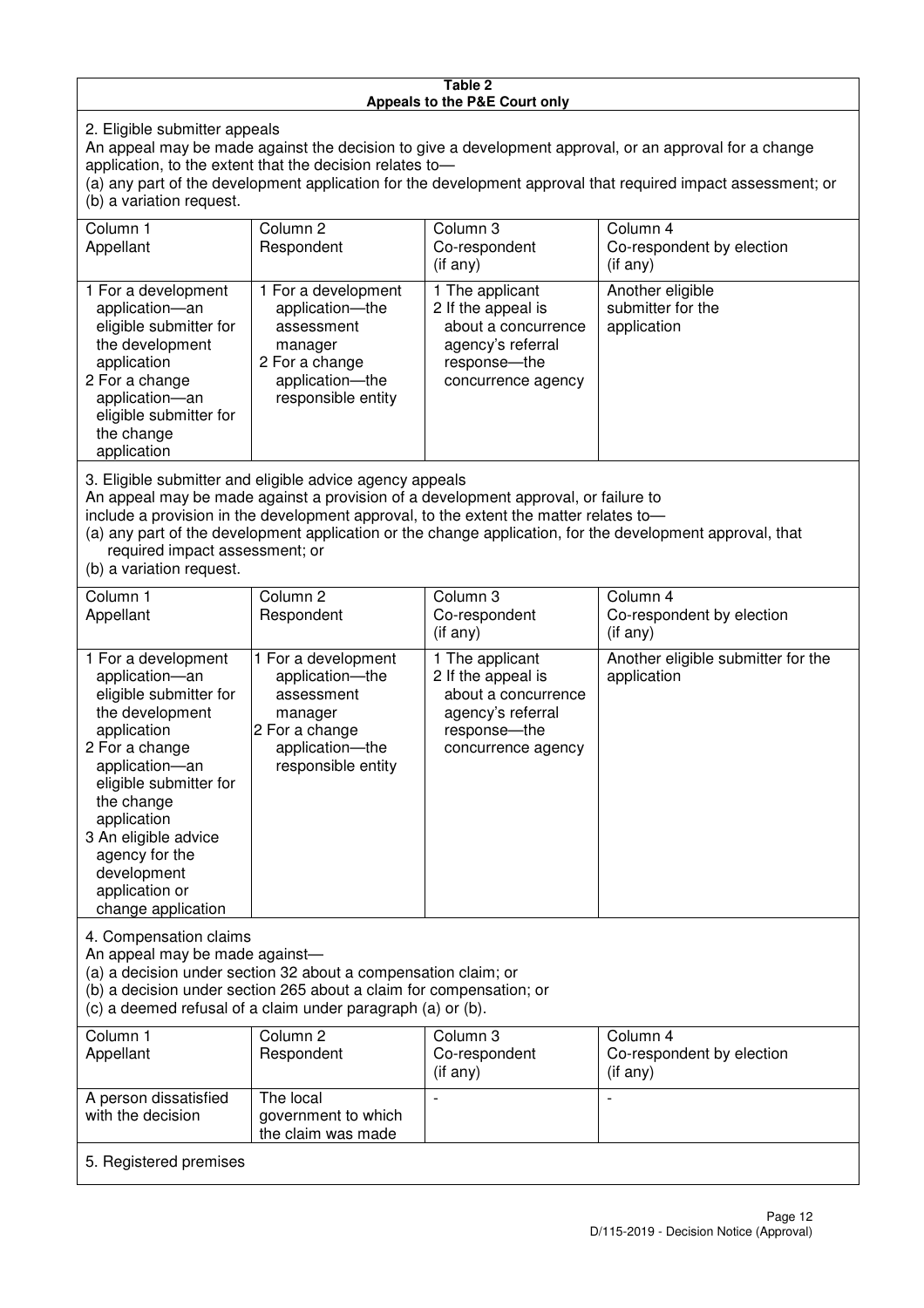| Table 2                                                                                                                                                                                                                                                                                              |                                   |                                                                                                                                                                                                |                                                                                                                                                                             |  |
|------------------------------------------------------------------------------------------------------------------------------------------------------------------------------------------------------------------------------------------------------------------------------------------------------|-----------------------------------|------------------------------------------------------------------------------------------------------------------------------------------------------------------------------------------------|-----------------------------------------------------------------------------------------------------------------------------------------------------------------------------|--|
| Appeals to the P&E Court only<br>An appeal may be made against a decision of the Minister under chapter 7, part 4.                                                                                                                                                                                   |                                   |                                                                                                                                                                                                |                                                                                                                                                                             |  |
|                                                                                                                                                                                                                                                                                                      |                                   |                                                                                                                                                                                                |                                                                                                                                                                             |  |
| Column 1<br>Appellant                                                                                                                                                                                                                                                                                | Column <sub>2</sub><br>Respondent | Column 3<br>Co-respondent                                                                                                                                                                      | Column 4<br>Co-respondent by election                                                                                                                                       |  |
|                                                                                                                                                                                                                                                                                                      |                                   | (if any)                                                                                                                                                                                       | (i f any)                                                                                                                                                                   |  |
| 1 A person given a<br>decision notice about<br>the decision<br>2 If the decision is to<br>register premises or<br>renew the<br>registration of<br>premises-an owner<br>or occupier of<br>premises in the<br>affected area for the<br>registered premises<br>who is dissatisfied<br>with the decision | The Minister                      | $\overline{\phantom{a}}$                                                                                                                                                                       | If an owner or occupier starts the<br>appeal – the owner of the<br>registered premises                                                                                      |  |
| 6. Local laws<br>under a local law about-<br>development; or<br>(b) the erection of a building or other structure.                                                                                                                                                                                   |                                   | An appeal may be made against a decision of a local government, or conditions applied,<br>(a) the use of premises, other than a use that is the natural and ordinary consequence of prohibited |                                                                                                                                                                             |  |
| Column 1                                                                                                                                                                                                                                                                                             | Column <sub>2</sub>               | Column 3                                                                                                                                                                                       | Column 4                                                                                                                                                                    |  |
| Appellant                                                                                                                                                                                                                                                                                            | Respondent                        | Co-respondent<br>(if any)                                                                                                                                                                      | Co-respondent by election<br>(if any)                                                                                                                                       |  |
| A person who-<br>(a) applied for the<br>decision; and<br>(b) is dissatisfied with<br>the decision or<br>conditions.                                                                                                                                                                                  | The local government              | $\overline{a}$                                                                                                                                                                                 |                                                                                                                                                                             |  |
|                                                                                                                                                                                                                                                                                                      |                                   | Table 3                                                                                                                                                                                        |                                                                                                                                                                             |  |
| Appeals to the tribunal only<br>1. Building advisory agency appeals<br>An appeal may be made against giving a development approval for building work to the extent the building<br>work required code assessment against the building assessment provisions.                                         |                                   |                                                                                                                                                                                                |                                                                                                                                                                             |  |
| Column 1<br>Appellant                                                                                                                                                                                                                                                                                | Column <sub>2</sub><br>Respondent | Column 3<br>Co-respondent<br>(if any)                                                                                                                                                          | Column 4<br>Co-respondent by election<br>(if any)                                                                                                                           |  |
| A building advisory<br>agency for the<br>development application<br>related to the approval                                                                                                                                                                                                          | The assessment<br>manager         | The applicant                                                                                                                                                                                  | 1 A concurrence agency for the<br>development application<br>related to the approval<br>2 A private certifier for the<br>development application<br>related to the approval |  |
| 3. Certain decisions under the Building Act and the Plumbing and Drainage Act<br>An appeal may be made against a decision under-<br>(a) the Building Act, other than a decision made by the Queensland Building and Construction Commission; or<br>(b) the Plumbing and Drainage Act, part 4 or 5.   |                                   |                                                                                                                                                                                                |                                                                                                                                                                             |  |
| Column 1<br>Appellant                                                                                                                                                                                                                                                                                | Column <sub>2</sub><br>Respondent | Column 3<br>Co-respondent<br>(if any)                                                                                                                                                          | Column 4<br>Co-respondent by election<br>(if any)                                                                                                                           |  |